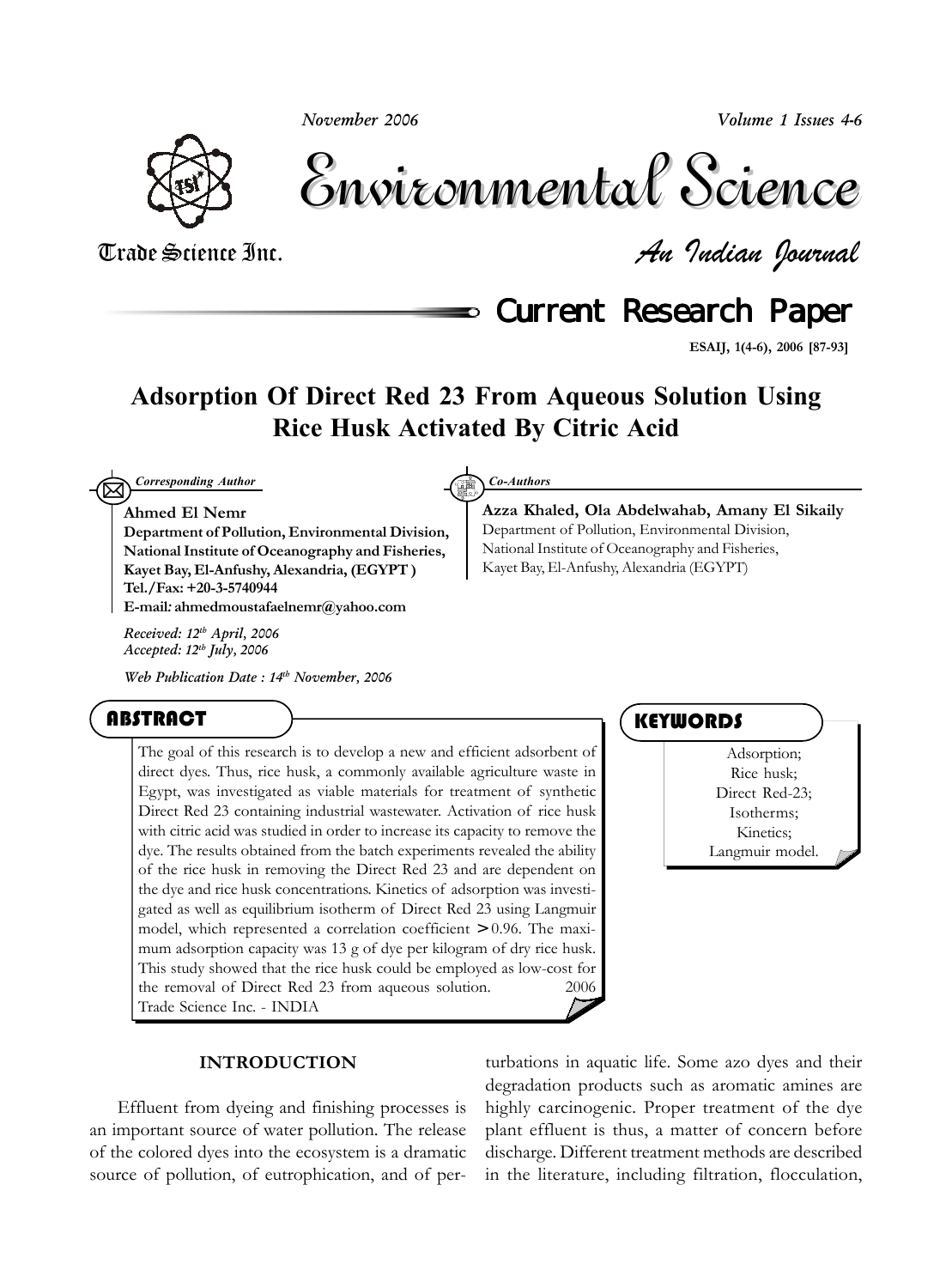## Current Research Paper

chemical precipitation, ion exchange, membrane separation, and adsorption**[1,2]**. New approaches based on the use of natural, inexpensive sorbent materials for effluent treatment have also been reported**[3-7]**.

The adsorption process is one of the efficient methods to remove contaminant from effluent<sup>[6,8]</sup>. The process of adsorption has an edge over the other methods due to its sludge free clean operation and complete removal of dye even from dilute solutions. Activated carbon is the most widely used adsorbent because of its extended surface area, microporous structure, high adsorption capacity and high degree of surface reactivity. However, commercially available activated carbons are expensive and its manufacturing problems such as combustion at high temperature pore blocking, and hydroscopicity.

Rice husk, an agriculture mass residue, is a byproduct of the rice milling industry. It represents about 20% of the whole rice produced, on weight basis**[9]**. Traditionally, rice husks have been used in manufacturing block employed in civil construction as panels and was used by rice industry itself as a source of energy for boilers. It was chosen for an adsorption research because of its granular structure, chemical stability and low production costs. The main constituents of rice husk are: 64.3% volatile matter and 15.9% fixed carbon and 19.8% ash**[9]**. The rice husk composition is: 32% cellulose, 21% hemicellulose, 21% lignin, 1.8% extractives, 8% water and 15% mineral ash**[10]**. However, the reported composition of rice husk differs widely, as affected by paddy type and climate**[11]**.

The purpose of this work is to investigate the adsorption capacity of the untreated and activated rice husk on adsorption of direct dyes from aqueous solution. Direct Red 23 (DR-23) dye was selected for the adsorption experiment due to its presence in several industrial effluents such as textile, tannery, paper, soap, cosmetics, polishes, wax etc. DR-23 is toxic and carcinogenic and its biodegradation may lead to primary amines.

## **MATERIALS AND METHODS**

Rice husk was obtained from local rice mills and was washed several times with distilled water fol-

**Environmental Science**<br>An Indian Journal

lowed by filtration. The washed rice husk was oven dried at 105°C for 24 hrs, then cooled and sieved to 250-500 µm size, and used without further treatment. Another part of same size fraction of rice husk was exposed citric acid-activation**[12]**, which 100 g of rice husk were soaked in 0.6M citric acid and allowed to react for 2 h at 20°C. It was dried at 50°C, followed by heating to 120°C, washed repeatedly with distilled water to remove excess of the acid and then oven dried at 100°C for 48 hrs.

Direct Red-23 was obtained from ASMA Company and was used without further purification. Its molecular formula is  $\rm C_{35}H_{25}N_{7}Na_2O_{10}S_2$  and its color index C.I. 29160 (Figure 1). A stock solution of DR-23 was prepared by dissolving 1.0 g of dye in 1000 mL distilled water to make a stock solution of 1000 mg  $L^{-1}$  concentration<sup>[13]</sup>. The experimental solutions were prepared by diluting the stock solution with distilled water to get the desired concentration. UV-VIS spectrophotometer (Milton Roy, Spectronic 21D) was employed for adsorbance measurements using silica cells of path length 1 cm. The maximum wavelength  $\lambda_{\text{max}}$  for the DR-23 was determined at 507 nm. Change in pH (1 to 7) of DR-23 solution has no effect on its color concentration. Concentrations during experimental work were determined from calibration curve.

Equilibrium adsorption isotherms for the untreated and activated rice husk were determined by doing the experiments at agitation rate of 150 rpm at room temperature and at different concentrations of dye and rice husk. Adsorbent (0.25-1.0 g) was added in a set of 250-ml Erlenmeyer flasks and 100 ml at various initial dye concentrations (5, 10, 15,  $20$ ,  $25 \text{ mg }$  $\text{L}$ <sup>1</sup> $\text{)}$ . The contents were shaken for appropriate time and the supernatant was analyzed for dye contents using UV-VIS spectrophotometer [Concentration = 38.014  $\times$  Absorption (SD = ±1.3~3.2) obtained from standard curve]. The adsorption behaviors of the samples were studied by evaluating the removal efficiency of DR-23, in terms of percentage from the relation

$$
Removal efficiency = \frac{C_0 - C}{C_0} \times 100
$$
 (1)

Where  $C_0$  is the initial concentration of DR-23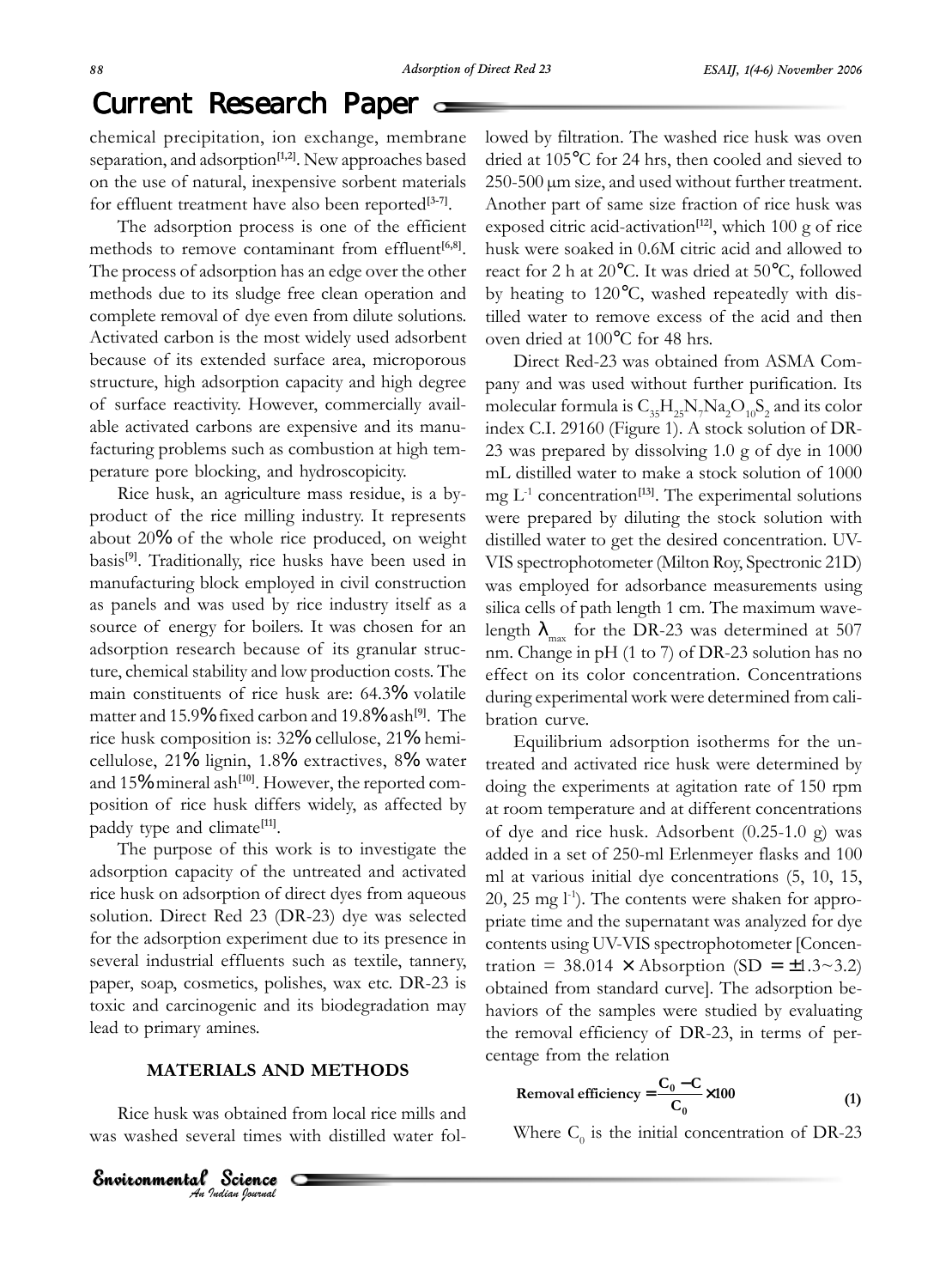#### Current Research Paper ⅁



and C is the solution concentration after adsorption. Effect of time on the dye removal at various predetermined intervals was monitored by analyzed the solution for the dye content at the end of each contact time. Kinetics of adsorption was determined by analyzing adsorptive uptake of the dye color from aqueous solution at different time intervals. The amount of dye adsorbed onto the rice husk  $q_{e}$  (mg  $l^{-1}$ ) was calculated according to the following mass balance equation

$$
q_e = \frac{(C_0 - C_e) \times V}{w}
$$
 (2)

Where  $C_{o}$  and  $C_{e}$  are the initial and equilibrium concentrations of dye, respectively (mg  $l^{-1}$ ), V is the solution volume  $(l)$ , and W is the weight  $(g)$  of the rice husk used.

### **RESULTS AND DISCUSSION**

The adsorption of DR-23 on rice husk and citric acid treated rice husk were studied for its possible importance in the remediation of industrial effluents. The effect of agitation time, sorbent and dye concentrations on removal of DR-23 were studied and represented in figures 2 and 3. The percentage of removal was increased with increase of the contact time and biomass concentration and become nearly constant after reading equilibrium. As shown in figures 2 and 3, the rate of removal of colour was rapid at first 30 min and attained nearly constant value beyond which there was no significant increase in color removal. The time required to attain equilibrium was 120 minutes for untreated and 90 minutes for activated rice husk. The curves depicting removal are single, smooth and continuous leading to satura-



**Figure 2: Influence of contact time and weight of untreated rice husk on removal of DR-23 using dye concentration of 10 mg L-1**



**of activated rice husk on removal of DR-23 using dye concentration of 10 mg L-1**

tion.

However, the dye color removal pattern showed that increase in the biomass concentration indicated increase dye removal capacity, which may be attributed to the increase of biomass of rice husk gives more surface area for adsorption of the dye molecule

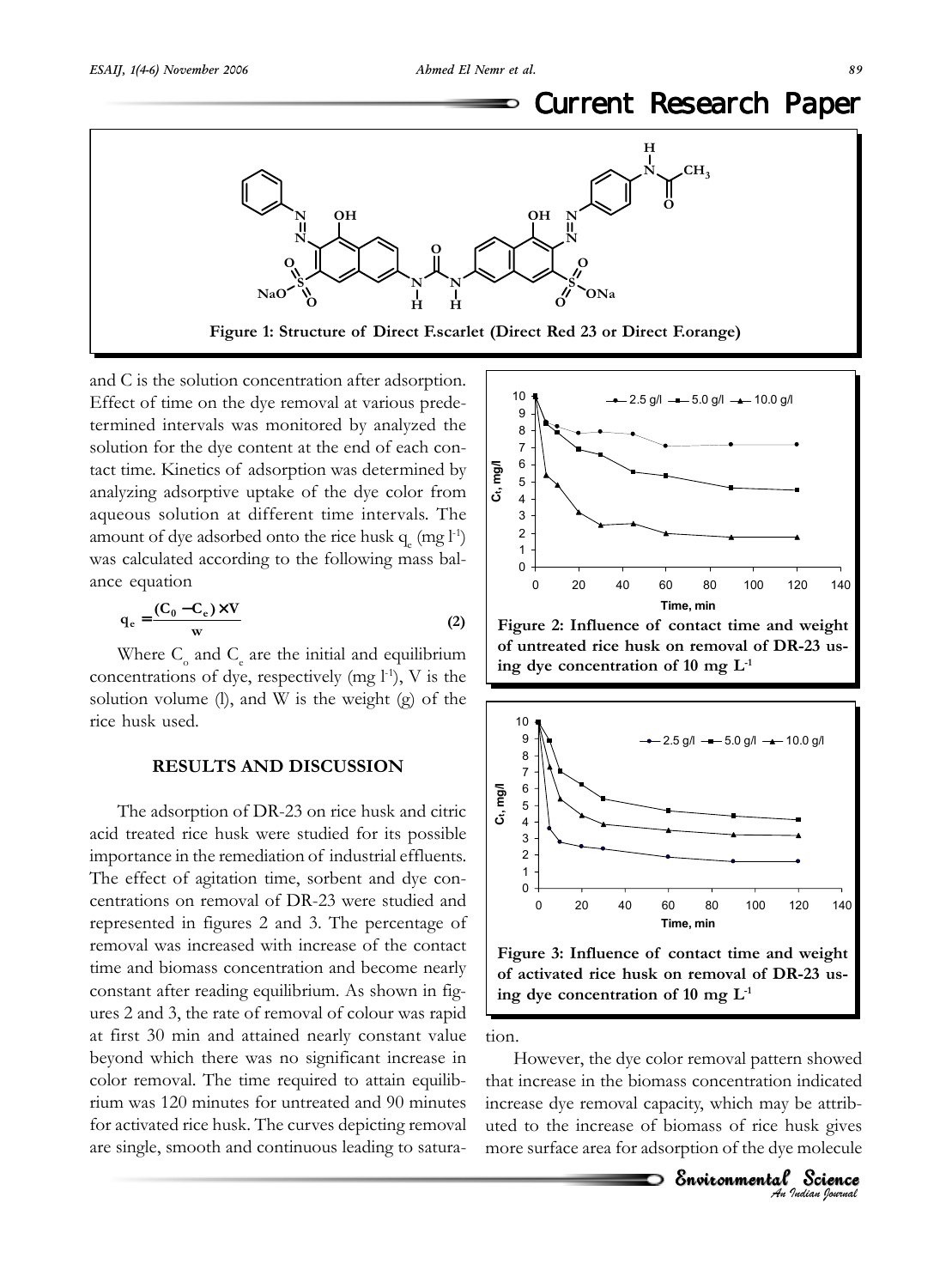## Current Research Paper

**TABLE 1: Langmuir constants for the adsorption of DR-23 using untreated and modified rice husk**

| Adsorbent                | $\mathbf{S}_{\mathbf{m}}$ | Kт.<br>$(mg g^{-1})$ (L mg <sup>-1</sup> ) | Rт.                                       | r-value |
|--------------------------|---------------------------|--------------------------------------------|-------------------------------------------|---------|
| Untreated rice husk 2.42 |                           |                                            | $0.17 \quad 0 \le R_{I} \le 1 \quad 0.99$ |         |
| Activated rice husk 4.35 |                           |                                            | $0.14 \t 0 \lt R_L \lt 1 \t 0.97$         |         |

on the surface (Figures 2 and 3) **[8]**. The incremental increase of 30% was observed for increase of biomass from 2.5 to 5.0 g  $l<sup>-1</sup>$  and another 30% for increase of biomass from 5.0 to 10.0  $g L<sup>-1</sup>$  for untreated rice husk. While for citric acid treated rice husk, an incremental increase of 10% was observed for every 2.5 g  $l<sup>-1</sup>$  increase of biomass. It can also follow from the above discussion that the rice husk biomass uptake was dependent on the dye concentration and rice husk biomass.

Adsorption data were analyzed according to Langmuir model for both untreated and citric acid treated rice husk. The Langmuir model was originally formulated based on theoretical assumptions: (1) the adsorption reaction can be represented as a coordination reaction with 1:1 stoichiometry (i.e. monolayer adsorption); (2) the activities of the surface sites are proportional to their concentration and (3) the number of adsorption sites is fixed**[14-16]**. It is based on the physical hypothesis that the maximum adsorption capacity consists of a monolayer adsorption. It is assumed that once a dye molecule occupies a site, no further adsorption can take place at that site**[17]**. Theoretically, a saturation value is reached beyond which no further adsorption can occur. The Langmuir equation, which has been successfully applied to many adsorption systems**[6,18]**, is given by

$$
q_e = \frac{(K_L \times S_m \times C_e)}{(1 + K_L \times C_e)}
$$
 (3)

Where  $K_{\tau}$  is the equilibrium adsorption coefficient (l mg<sup>-1</sup>),  $S_m$  is the maximum adsorption capacity (mg  $g^{-1}$ ),  $C_e$  the adsorbate equilibrium concentration. Eq. (3) can be written in the following linear form

$$
\frac{C_e}{q_e} = \frac{1}{(K_L \times S_m)} + \frac{C_e}{S_m}
$$
(4)

The dye adsorption data were plotted according to linear Langmuir isotherms. A linearized plot of  $C_e / q_e$  versus  $C_e$  was obtained for the untreated and



activated rice husk as shown in figure 4. Regression data and adsorption parameters obtained are indicated in TABLE 1. One advantage of the Langmuir equation in its linear form is that the adsorption maximum can be calculated from the regression. The data for adsorption of DR-23 onto untreated and citric acid treated rice husk were fitted to the Langmuir model (r=0.99 and 0.97, respectively). The fitness of the Langmuir model for this adsorption system indicates the monolayer coverage of dye on the outer surface of biosorbent, in which the adsorption of dye molecule occurs uniformly on the active part of the surface. The fits are quite well for both sorbents, which suggested the applicability of the Langmuir model for the investigated system.  $S_m$  and K<sub>L</sub>, Langmuir constants, are the measures of maximum adsorption capacity and energy of adsorption, respectively. The values of Langmuir parameters along with the correlation coefficients were computed from the intercept and the slope of the fitted Langmuir equation.

Activated rice husk is observed to have higher adsorption capacity than the untreated rice husk in the removal of DR-23. The essential characteristic of Langmuir isotherm can be expressed in terms of a dimensionless constant,  $R_1$ , which is defined as follows **[16,19,20]**:

$$
R_{L} = \frac{1}{[1 + (K_{L} \times C_{0})]}
$$
 (5)

Where  $\text{C}^{\vphantom{\dagger}}_0$  is the initial concentration and  $\text{R}^{\vphantom{\dagger}}_{\text{L}}$  indicates the shape of the isotherm. The types of equi-

**Environmental Science**<br>An Indian Journal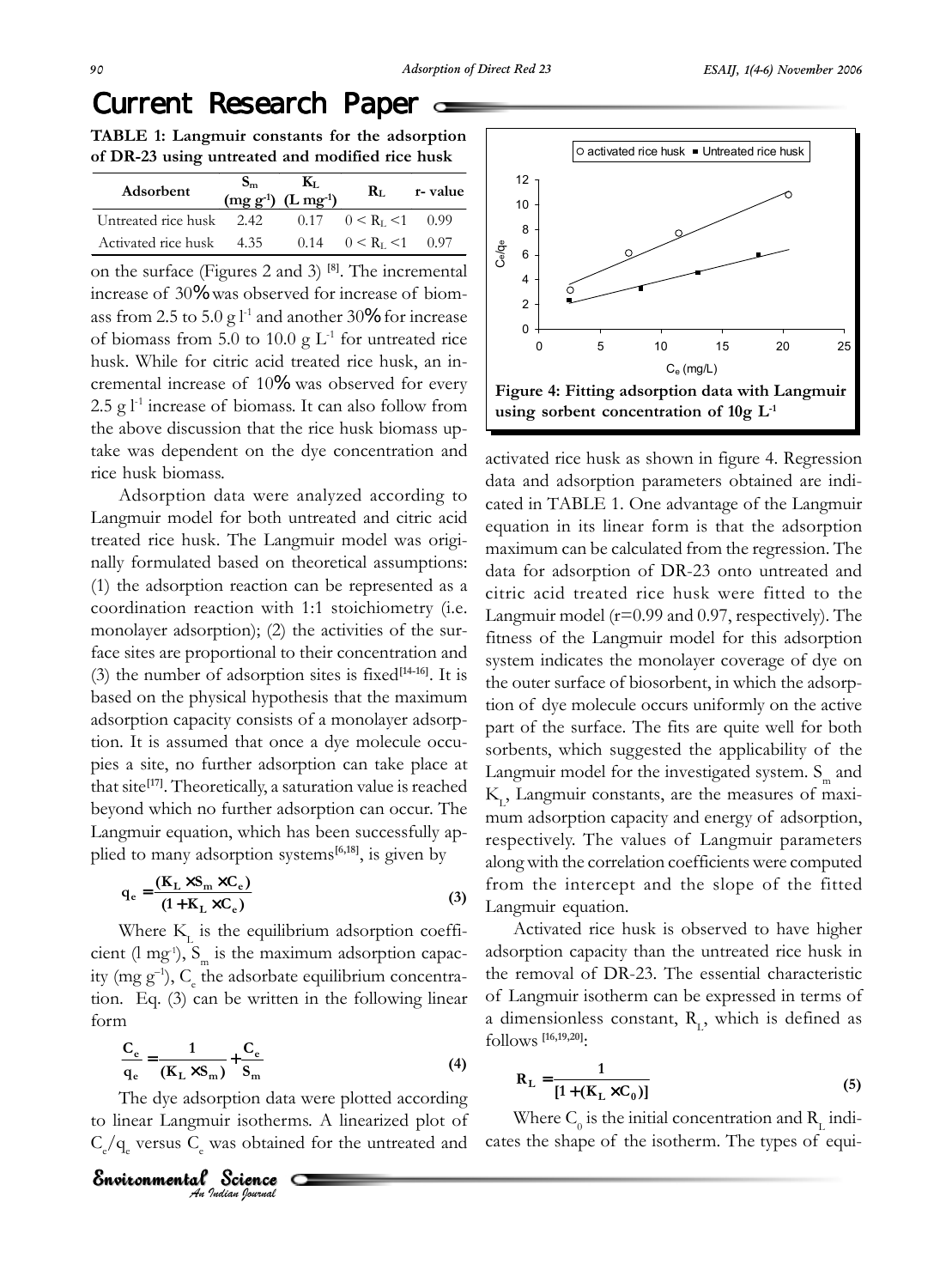⅁



librium isotherm are related with the  $\rm R_{_{L}}$  values as  $\rm R_{_{L}}$  $> 1$  for unfavorable,  $R<sub>L</sub> = 1$  for linear,  $0 < R<sub>L</sub> > 1$  for favorable and  $R<sub>L</sub> < 0$  for irreversible. In this work, the values of  $R_L$  were found to be less than 1 and greater than zero indicating the favorable adsorption of DR-23 on rice husk.

The kinetics of adsorption of DR-23, on both untreated and activated rice husk, was studied by applying the Lagergeren first order rate equation**[21-24]** as follows:

$$
Log(q_e - q) = Logq_e - \frac{K}{2.303}t
$$
 (6)

Where q (mg  $g<sup>-1</sup>$ ) is the amount of dye adsorbed at time t,  $q_e$  (mg  $g<sup>-1</sup>$ ) is the amount of dye adsorbed at equilibrium, and K is the equilibrium rate constant of adsorption. The straight line plots of  $log(q)$ 







– q) versus t for dye at different biomasses under used conditions indicate the validity of Eq. 6 and the process follows first order kinetics (Figures 5 and 6). Rate constants were calculated from the slope of the straight-line curves. In batch stirring reactors, the transport of adsorbate from bulk solution to the interior surface of the pores is often the rate limiting step of the adsorption process**[25,26]**. The rate parameters controlling intra-particle diffusion for DR-23 with both types of adsorbents are determined using the following equation **[18,27]**:

$$
q_t = K_p \times t^{0.5} \tag{7}
$$

Where  $q_t$  (mg  $g^t$ ) is the amount of dye adsorbed at time t; and  $K_p$  is the intra-particle diffusion rate constant (mg  $g^{-1}$  min<sup>0.5</sup>). Plotting the amount sorbed per unit weight of sorbent  $(q_e)$  versus  $t^{0.5}$  as described



*An Indian Journal*

 $\supset$  Environmental Science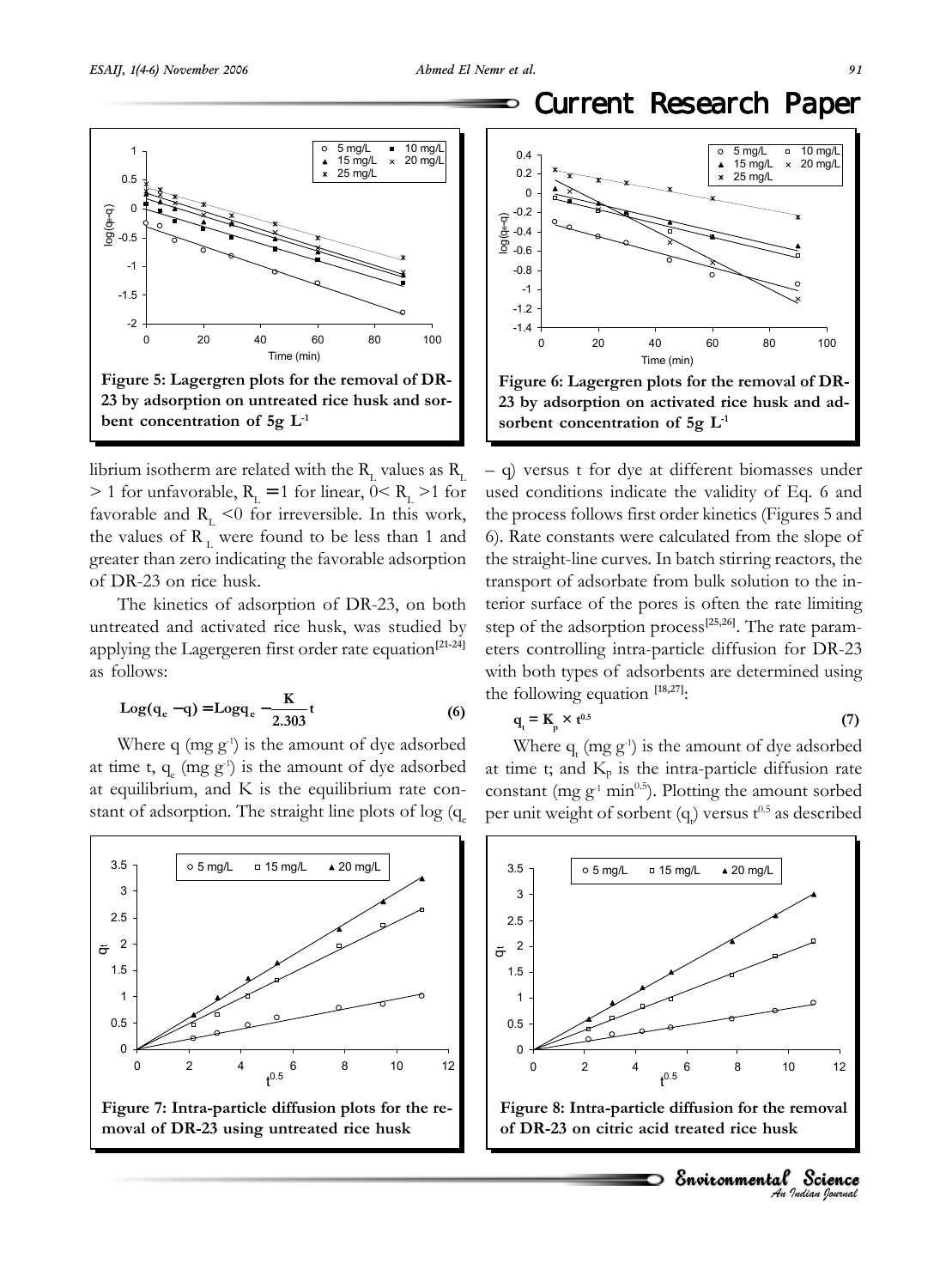# Current Research Paper

by Eq. (7), indicates the intra-particle diffusion rate, K p , values, which were obtained from the slopes of the linear plots for each initial concentration for both types of adsorbents. Intra-particle diffusion plots are shown in figures 7 and 8. It was found that the plots of different dye concentrations were linear and pass through the origin for both untreated and citric acid treated rice husk, which indicates that the rate determining step may be controlled by intra-particle diffusion.

The results obtained from the present investigation revealed the ability of rice husk in treating azo dye effluents. Adsorption is highly dependent on the contact time, dye concentration and adsorbent dose. The Langmuir isotherm model describes the adsorption isotherm of DR-23 onto rice husk biomass. Kinetics of adsorption follows Lagergren first order kinetic model with film diffusion being the constitutive rate-controlling step. The monolayer adsorption capacity obtained from Langmuir isotherms for DR-23 was found to be relatively higher for the citric acid treated rice husk in comparison to the ones obtained without chemical treatment. The results obtained using rice husk were comparable to that obtained using orange peel adsorbent for removal of DR-23 from aqueous solution**[28]**. However, it can be said that, rice husk is very cheap biomass, more abundant than orange peel and can be used as potential biosorbent in removal of DR-23 from aqueous solution.

## **CONCLUSION**

The data from batch studies on the adsorption of DR-23 on citric acid activated rice husk provided fundamental information in terms of mass of sorbent and DR-23 initial concentration. This study indicated that the uptake of DR-23 was greatly affected by the initial dye concentration and mass of adsorbent material. Langmuir models fit the isotherm data well for both untreated and treated rice husk. The data obtained may be helpful for designing and establishing a continuous treatment plant for water and waste water enriched in DR-23. The cost of removal is expected to be quit low, as the adsorbent is cheap and easily available in large quantities.

O

**Environmental Science**<br>An Indian Journal

### **REFERENCES**

- **[1]** C.R.T.Teixeira, M.A.Z.Arruda; Chemosphere, **54(3)**, 987-995, reference cited therein **(2004)**.
- **[2]** M.M.Mohamed; Journal Colloidal Interface and Science, **272**, 28-34, reference cited therein **(2004)**.
- **[3]** W.Wafwoyo, C.W.Seo, W.E.Marshall; Journal Chemistry Technology and Biotechnology, **74**, 1117-1121 **(1999)**.
- **[4]** V.Dushenkov, P.B.A.N.Kumar, H.Motto, I.Raskin; Environmental Science and Technology, **29**, 1239- 1245 **(1995)**.
- **[5]** T.Vaughan, C.W.Seo, W.E.Marshall; Bioresource Technology, **78**, 133-139 **(2001)**.
- **[6]** P.K.Malik; Dyes and Pigments, **56**, 239-249 **(2003)**.
- **[7]** S.Venkata Mohan, Y.Vijay Bhaskar, J.Karthikeyan; Int. J.of Environment and Pollution, 1-13 **(2003)**.
- **[8]** D.Mohan, K.P.Singh, S.Sinha, D.Gosh; Carbon, **42**, 2409-2421 **(2001)**.
- **[9]** A.A.M.Daifullah, B.S.Girgis, H.M.H.Gad; Material Letter, **57(11)**, 1723-1731 **(2003)**.
- **[10]** W.Nakbanpote, P.Thiravetyan, C.Kalambaheti; Minerals Engineering, **13**, 391-400, reference cited therein **(2000)**.
- **[11]** N.M.H.Govindararo; Journal Science Industrial Research, **39**, 495-515 **(1980)**.
- **[12]** W.E.Marshall, L.H.Wartelle; Industrial Crops and Product, **18**, 177-182 **(2003)**.
- **[13]** O.Abdelwahab, A.El Nemr, A.El Sikaily, A.Khaled; International Conference on Aquatic Resources of the Arab Region,  $7-9<sup>th</sup>$  May 2005, Sheraton El Montazah, Alexandria, EGYPT.
- **[14]** I.Langmuir; Journal of the American Chemical Society, **40(9)**, 1361-1403 **(1918)**.
- **[15]** F.M.M.Morel, J.G.Hering; 'Principles and Applications of Aquatic Chemistry', New York, Wiley, 509- 519 **(1993)**.
- **[16]** Y.S.Ho, C.T.Huang, H.W.Huang; Process Biochemistry, **37(12)**, 1421-1430 **(2002)**.
- **[17]** M.M.Broholm, K.B.Erik Arvin; Journal Contamination Hydrology, **39**, 183-200 **(1999)**.
- **[18]** P.Waranusantigul, P.Pokethitiyook, M.Kruatrachue, E. S.Upatham; Environmental Pollution, **112**, 385-392 **(2003)**.
- **[19]** S.M.Mohan, N.C.Rao, K.K.Prasad, J.Karthikeyan; Waste Management, **22**, 575-582 **(2001)**.
- **[20]** K.R.Hall, L.C.Eagleton, A.Acrivos, T.Vermeulen; Industrial and Engineering Chemistry Fundamentals, **5(2)**, 212-223 **(1966)**.
- **[21]** C.K.Lee, K.S.Low, S.W.Chow; Environmental Tech-